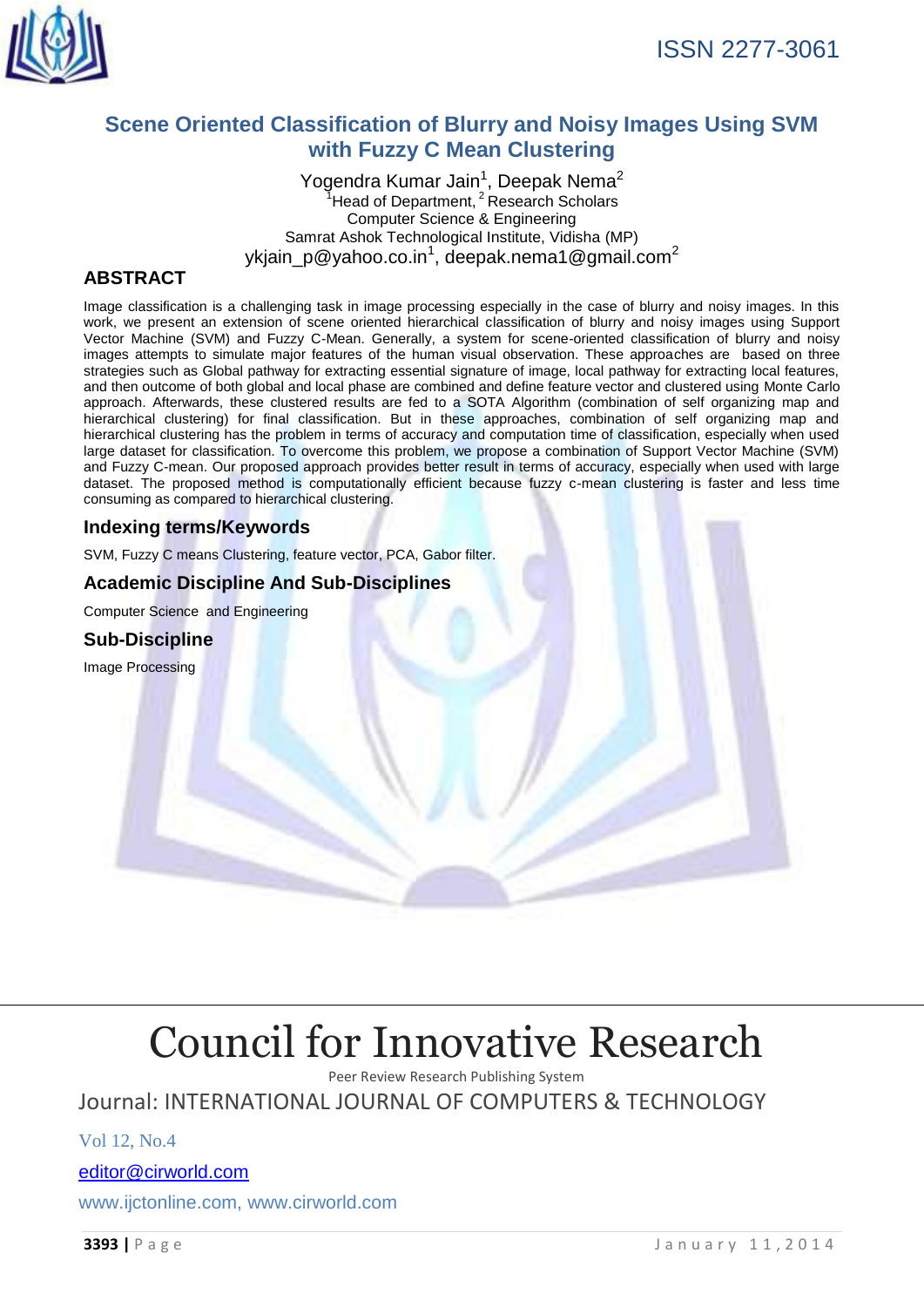

# **INTRODUCTION**

Classification is an information processing task in which images are categorized into several groups. In real world thousands of images are generated daily, which implies that the requirements to classify for access them by an easy and faster way. Image classification is one of the complex areas of image processing. Several methods have been proposed by researchers in the literature to classify images and they provide good classification result but they fail to provide satisfactory classification result, especially when the image contains blurry and noisy content. Image classification means to separate an image on the basis of its content. In real world applications, the main classification difficulty is raised due to the visual ambiguity generated due to noisy content. Even though a lot of research has been directed to deal with classification of visual information, most of the techniques only address the fundamental problem of classification. That means only classify the normal images and not address the classification problems of blurry and noisy images.

Generally real world images are degraded due to noise and blur. For example, images related to natural disaster, war; crowds as well as non-professionally generated images are generally noisy. Such important yet degraded material creates additional hurdles to an already difficult classification problem. In fact, the traditional approach is applied to this type of content is less strong. Techniques used previously are saliency detection [2] or simplex global layout extraction [3] does not provide satisfactory classification results, when applied to noisy or blurred content. Eearlier used classification method [1] gives better results for blurry and noisy images but with small data set only. When used with large data set, it is quiet insufficient in terms of accuracy.

Artificial intelligence combines different fields of science such as computer science, neuroscience, psychology etc. Also new research is made by combination of more than one area. For example, advances in cognitive psychology have led us to believe that our brain processes information in a "top-down" manner rather than doing it in a "bottom-up" manner. It has also been proposed that the brain develops models and templates for information it encounters, i.e. it has a model for a building, for a game of cricket and so on for almost all things, which we can observe and feel. In case it encounters somewhat new it tries to correlate to something it already knows and at times it can form a new model as well. Furthermore, these models and conceptions of things keep evolving with time and with our interaction with environment. Capturing this huge collection of models, concepts and information in a machine is a very big challenge.

One of the main characteristics of our brain is the ability to differentiate between things, to identify and to link with our previous knowledge. This ability to recognize and interpret the environment around us is in principle the basis for any higher level of processing that we do. this concept is similar to the clustering, segmentation and classification in subject of artificial intelligence. In artificial intelligence, learning algorithm is inspired by the working of human brain. These algorithms provide us with a methodology to locate parameters which would be able to recognize and classify different objects in a given input which is helpful to solve the problem of pattern reorganization, image classification, content based retrieval system etc.



**Figure 1: Collective samples (Left to right: Bedroom; Kitchen; and Mountain)** 

The objective of this paper is to provide a significant approach to solve the classification problem of blurry and noisy images. The proposed approach has been inspired by remarkable ability of the human visual system to classify visual information under extreme conditions [11]. A key aspect of human visual perception is the ability to identify the meaning of a complex scene very quickly, even in the presence of degraded visual content such as blur or noise, and after a quick glance, solving a difficult classification problem.

In the SOTA algorithm due to hierarchical clustering, it takes more time to classify the images and self organizing map is an unsupervised learning algorithm in which sometimes maximally-separable clusters in spectral space may not match the perception of the important classes and which make more error rate. In the proposed approach, we used Fuzzy C mean clustering for grouping of images with similar feature vector which takes less time in comparison to hierarchical clustering. Finally, these images classified using Support Vector Machine (SVM).

The reaming part of this paper is organized as follows: Section II described review of literature. Proposed methodology is described in section III. Section IV elaborates the results analysis while comparison of results will be drawn in section V. Conclusion and future work has been given in last section.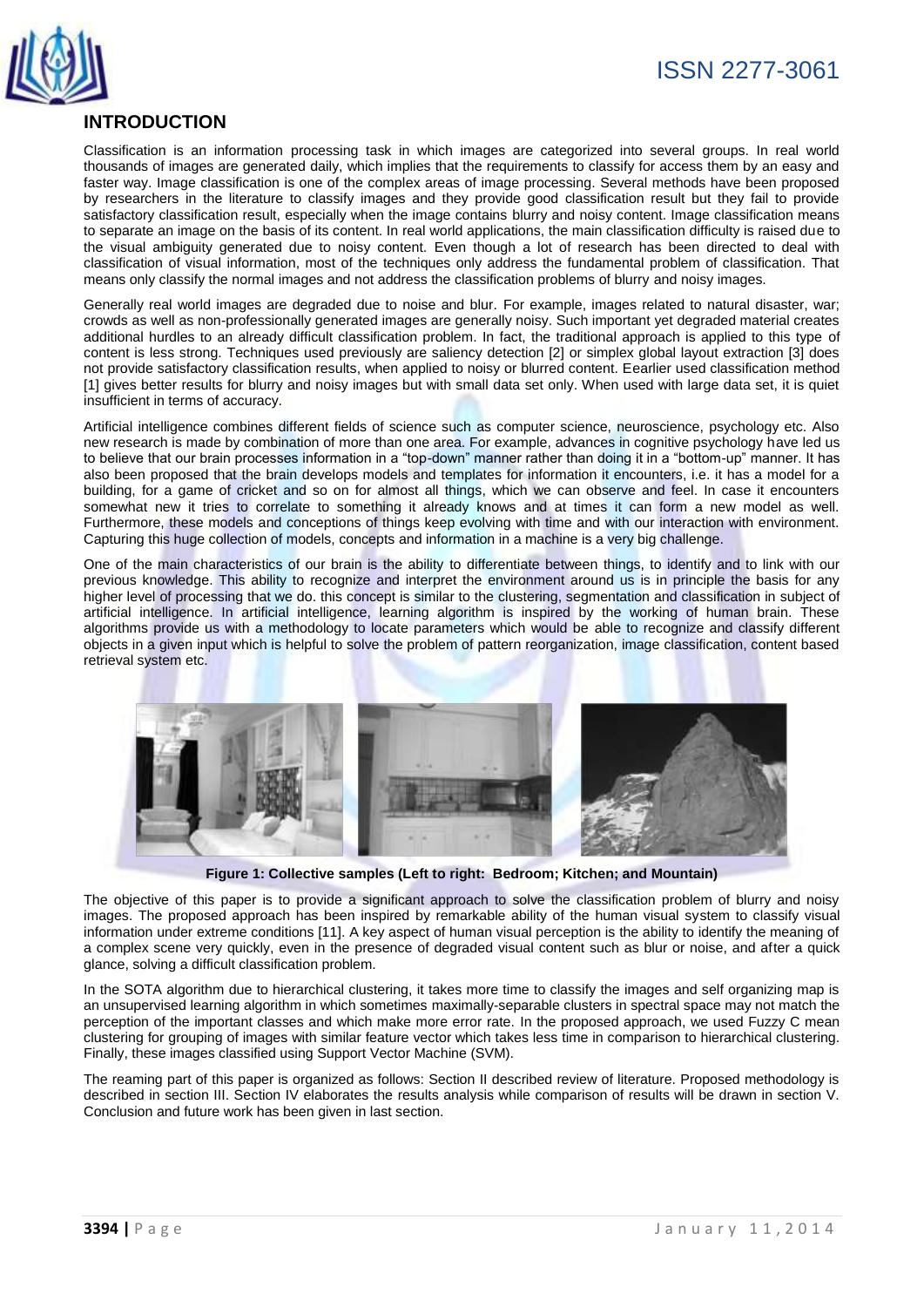

# **Review of Literature**

The earliest work on classification of blurry and noisy images is done by Dong, Jiang Su*,* and Ebroul Izquierdo. They proposed SOTA algorithm for classification of blurry and noisy images. It performs feature clustering from the combined global and local features. The system learns to use feature from both the global and local pathways for classification [1].

A lot of approaches have been proposed for image classification but restricted to classification of normal images and not for classification of blurry and noisy images. These methods have not provided satisfactory results with blurry and noisy images. However, a lot of solutions are available for resolving the problem of image classification. For example, Conventional techniques as saliency detection [2] and simplex global layout extraction [3] have not provide satisfactory classification results when applied to noisy or blurry content. The main task in classification of blurry and noisy images is restoration of the image into its normal form after that classify the images through its feature vector. Fuzzy logic based filtering technique [4] is used for restoration of images corrupted by impulse noise. This can perform in two phases first the detection of noisy pixels at all locations in the image by fuzzy knowledge and recursive median filter on the corrupted pixels which can remove the impulse noise. Henry Leung [5] proposed a protocol for the classification of blurry images. It performs the tasks of blind image restoration and classification called blind image fusion. This technique uses the no negativity and support constraints recursive inverse filtering (NAS-RIF) algorithm for blind image restoration and the Markov Random Field (MRF) based fusion method for classification by Schistad Solberg etc [5]. Support vector machine is used for hierarchical classification of images [6]. In this method image database is classified with hierarchical semantics into day, night, and sunrise/sunset; close-up and non close-up; indoor and outdoor, city and landscape classes. But in the case of blurry and noisy images, its performance is not efficient. Image classification made easy, if there is a general framework for the recognition of complex visual scenes [7] [8]. But, in this type of method object detection is important. The object detection is highly depends on object locations to acquire accurate object segmentation, which is fundamentally harder than the actual classification problem itself. Global image classification approaches consider the input information as a whole and use low-dimensional representations that efficiently summarize the statistical properties of image primitives such as color, texture, and edges. These low-dimensional representations are called image descriptors. These descriptors usually capture spatial arrangements of self-similarities [9]. By analyzing whole scenes, related approaches do not have to deal with the variations of low-level noise in small isolated areas of the images. In all these cases, the challenge is to find a compact representation and integrated natural images. A new technique is proposed for the classification of indoor and outdoor images which is used edge analysis. Feature extraction is an important phase of the image classification [12]. There are a lot of techniques are available in the literature for image feature extraction and we have used Principal Component Analysis (PCA) in our proposed work.

The proposed method has been inspired by the human visual perception system tends to deal with uncertain content in a good way with little effort in the presence of blur and noise [11]. It means capture principal component in first glance especially with the blurry and noise images. Image classification methods are generally of two types: supervised and unsupervised. In our proposed work, supervised classification has been used instead of unsupervised classification technique.

#### **Image Classification Method**

Image classification is one of the important and complex processes in image processing. There are several image classification methods. The two main image classification methods are supervised classification and unsupervised classification [10].

#### **Supervised classification:**

Supervised classification requires prior information before testing process and it must be collect by analyst. In this analysis, identifies representative training sites for each informational class and algorithm also generates decision boundaries. Generally, supervised classification approaches are parallelepiped, means least amount of distance to mean and maximum likelihood. The steps in supervised classification approach are as follows:

- Training areas for every class are identified by analyst
- Signatures identifies (variance, mean, covariance, etc)
- All pixels are classified
- Map Informational Class



#### **Figure 2: Supervised Classification**

The advantages of supervised classification are operator can detect errors and often remedy them. The disadvantage of supervised classification approach are training can be time consuming and costly and also training data selected by the analyst, may not be represent all conditions encountered throughout the image. The supervised classification is also prone to human error [10].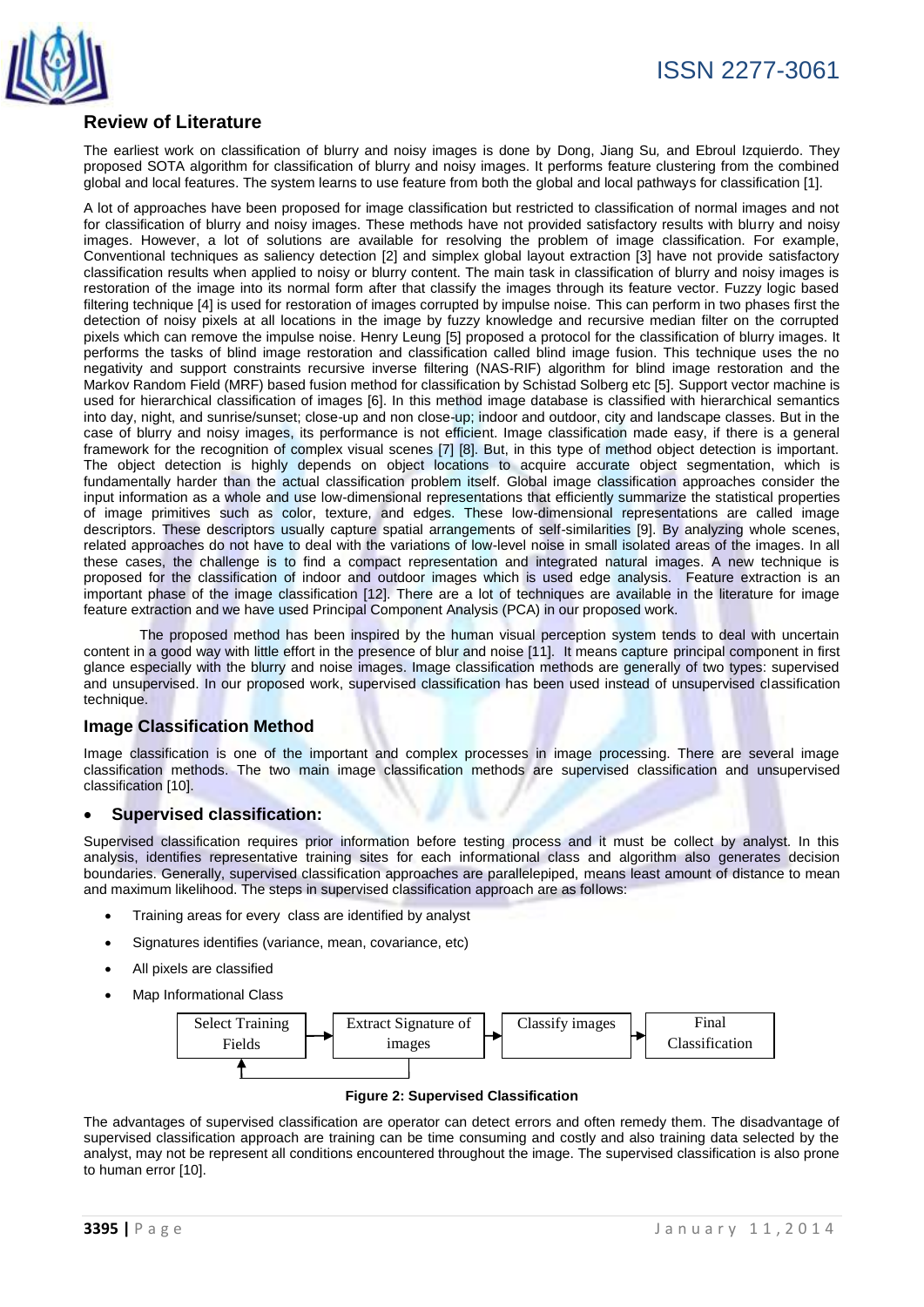

#### **Unsupervised classification***:*

In unsupervised classification, prior information is not needed. It does not require human annotation, it is fully automated. This algorithm identifies clusters in data and also analyst labels clusters.



**Figure 3: Unsupervised Classification**

The steps in unsupervised classification are as follows:

- Clustering data
- All pixels classified based on clusters
- Spectral class map
- Clusters are labeled by analyst
- Map informational class

The advantages of unsupervised methods are less time consuming and minimize human errors and also no extensive or detailed a priori knowledge of the region is required. The disadvantage of this method are maximally-separable clusters in spectral space may not match our perception of the important classes on the landscape and also limited control over the "menu" of classes [10]**.**

#### **Fuzzy C-mean Clustering**

In our proposed work, we have used (unsupervised) fuzzy *C*-means clustering (FCM) algorithm which is an iterative procedure. Given *M* input feature vector  $x_m$ : $m = 1...$  *M*, the number of clusters *C* where  $2 \le C < M$ , and the fuzzy weighting exponent *z*, 1 < z <  $\infty$ 1, initialize the fuzzy membership function  $u_{c,m}^{(0)}(0)$  which is an entry of a  $C\times M$  matrix  $U^{(0)}$ . The following steps are iterated for increments of *b*:

1) Calculate the fuzzy cluster centers  $V_c^b$  with

$$
V_c^b = \frac{\sum_{m=1}^{M} (U_c^b)^2 x_m}{\sum_{m=1}^{M} (u_c^b)^2}
$$

2) Update U with

$$
U_{c,m}^{b+1}=\left[\Sigma_{j=1}^c\left<\frac{\alpha_{c,m}}{\alpha_{j,m}}\right>^{\frac{2}{z-1}}\right]^{-1}
$$

Where  $(\alpha_{i,m})^2 = ||x_m - V_j^b||^2$  and  $||.||$  is any inner product induced norm.

3) Compare  $U^{(b)}$  with  $U^{(b+1)}$  is in a convenient matrix norm.

If  $||U^{(b+1)} - U^b||^2 \le \mathcal{E}(\mathcal{E} = 10^{-5})$  Stop, otherwise return to step 1

The value of the weighting exponent *z* determines the fuzziness of the clustering decision. A smaller value of *z*, i. e. *z* close to unity, will lead to a zero/one hard decision membership function, while a larger *z* corresponds to a fuzzier output. In this work although the FCM based clustering assigns disconnected image segments to the same cluster, we consider disconnected segments of the same cluster as different segments. Regions near the boundary are not considered for further processing as they are often not completely available.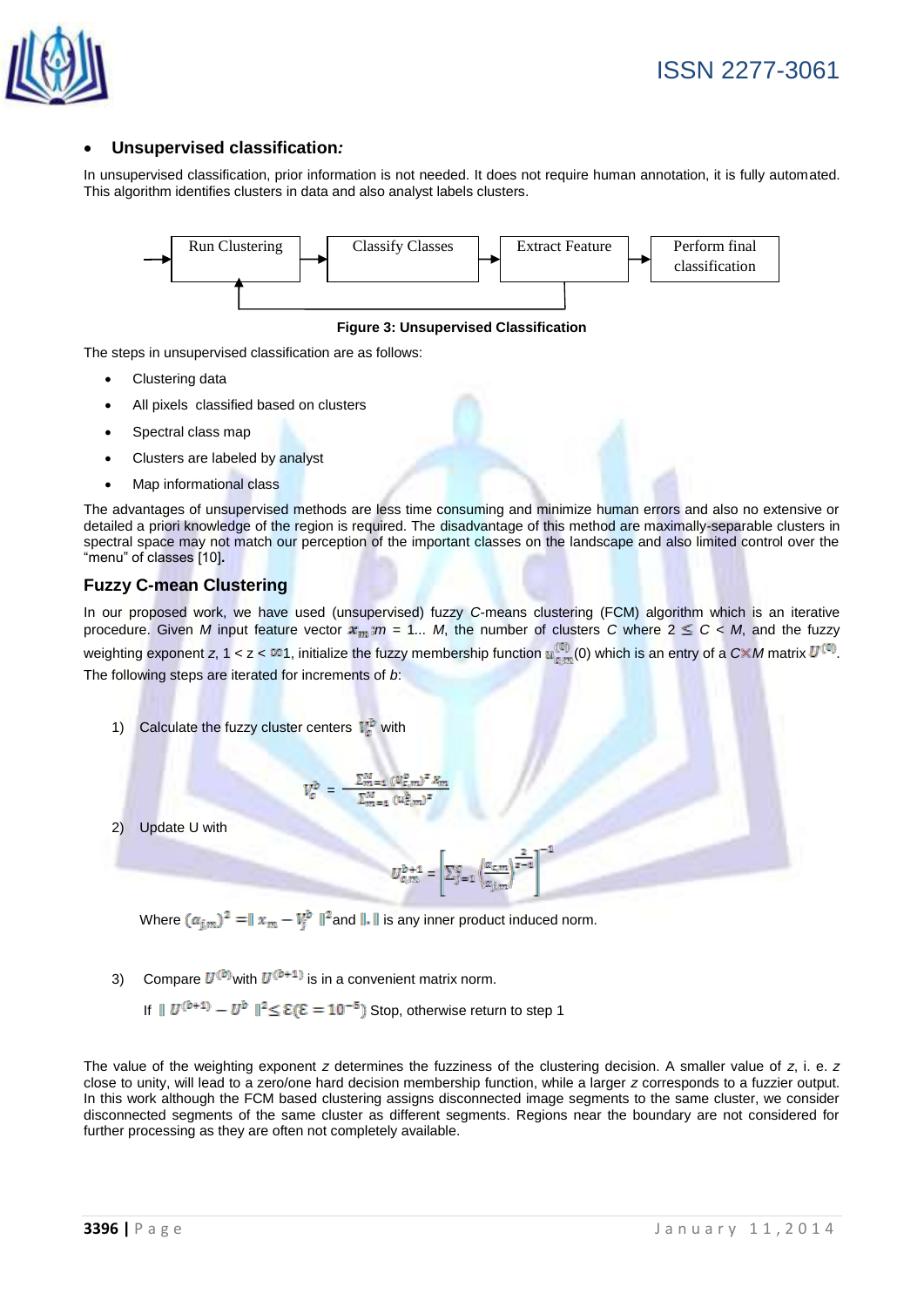

# **Support Vector Machine**

Support vector machine is a supervised learning model with associated learning algorithms that analyse data. SVM is commonly used to recognize patterns, used for classification. The basic SVM is a binary classifier. We are also use SVM for solve multi-class problem. The "one against one" and the "one against all" are the two most popular strategies for multiclass problem.

Multi-class problems with SVMs (where n > 2 classes) are solved by using combining many binary SVM classifier with either one-against-all or one-against-one scheme. In the 1- against- all schemes, n classifiers are placed in parallel, one for each class. The nth classifier constructs a hyper plane between class n and the n-1 other classes. A new input can be classified by choosing the maximum applied to the outputs of n SVMs. Weston and Watkins [13] propose two extensions to the SVM method of pattern recognition to solve n-class problems in one step, which do not use a combination of binary classification rules. Here, we use the one-against-all SVM-based classifiers for final classification.

# **Proposed Methodology**

Image classification means grouping the images into semantically meaningful class. Image classification is an already a difficult problem as well noise and blur make an additional barrier into an already a difficult problem. We have proposed an extension of "scene oriented hierarchical classification of blurry and noise images" [1]. In the proposed algorithm we are replacing SOTA (combination of self organising map and fuzzy clustering) with Support Vector Machine (SVM) and fuzzy-C-Mean (FCM) clustering respectively. Figure 4 illustrates the flow diagram of proposed method.

In the SOTA algorithm self organizing map is an unsupervised learning algorithm in which sometimes maximallyseparable clusters in spectral space may not match our perception of the important classes which make more error rate. In the proposed approach, we have used Fuzzy C mean clustering for grouping of images with similar feature vector which takes less time as compare to hierarchical clustering. And after that these images classified using multi-class support vector machine.



**Figure 4: Flow diagram of proposed method of image classification**

The steps of the proposed algorithm are described here.

- 1. Import data set of blurry and noisy images.
- 2. Apply Global Processing for essential capture of images using combination of
	- Apply Principal Component Analysis.
	- Apply Gabor Filter.
- 3. In parallel we are apply Local Processing for Highlight Detection of blurry and noisy images.
	- Apply pseudo-restoration process for removing blur and noise.
	- Apply affine invariant Approach for highlight detection.
- 4. Define feature vector of images by combining the result of local and global phase.
- 5. Perform feature clustering using Monte Carlo Feature Clustering.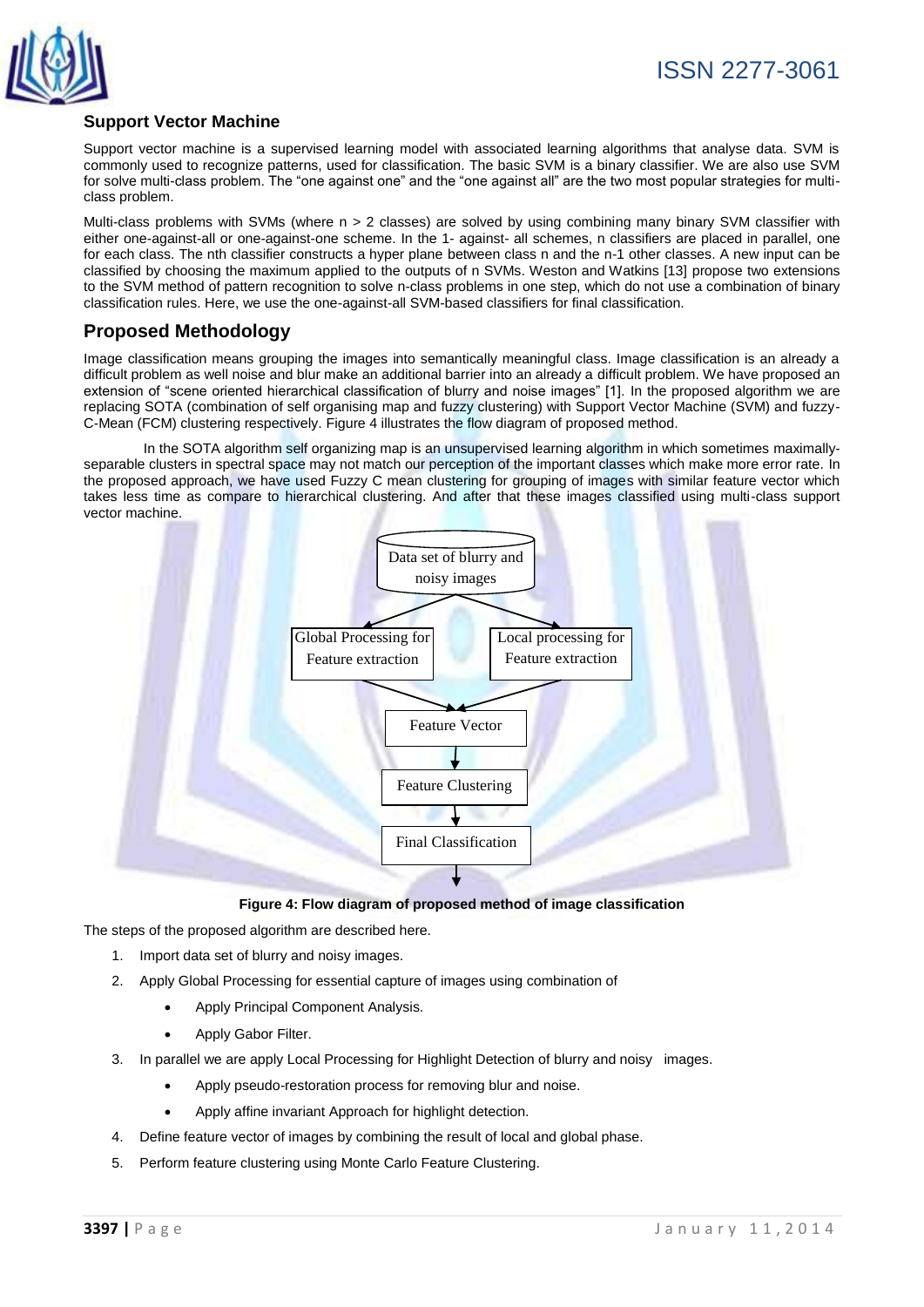

6. Perform final Classification using combination of SVM and Fuzzy C Mean Clustering.

Proposed algorithm for final classification of blurry and noisy images is provides better results in term of accuracy when we are applied proposed method in large dataset. In the proposed algorithm the task of classification is done in two steps first is Training and second is Testing.

#### **Result Analysis**

Image classification is an operation in which we are separate similar images into small group from a collection of images. Image Classification means to assign each test image to one of a number of categories. Performance of the algorithm is measured using the confusion matrix; a confusion matrix [14] holds the information about actual and expected classifications done by a classification system. Performance of such systems is generally evaluated by using the data of the matrix. The overall performance rates are measured by the average value of the diagonal entries of the confusion matrix. Here we are evaluated the performance of the system on the basis of the accuracy means how many images are correctly classified from the total no of images classified. Experimental data sets are split randomly into two separate sets of images; the some images selected as training images and remaining images use as testing images. Description of dataset of images is shown in Table I. From each data set, we have selected some images for training and perform training after that we test the performance of the system by classify the remaining images using this trained system. Table I describe the information of data set, number of images selected for training and number of images selected for performance evaluation of the proposed system.

#### **A. Data set description**

In the proposed algorithm, we have used four data sets to validate the accuracy of proposed algorithm. These data sets are Sport dataset, outdoor dataset, residence dataset, collective dataset. The experiment has been performed by Li and Fei-Fei on the data set for sport category [8], the sport event data set covers categories of badminton, bocce, and croquet, polo, climbing, rowing, sailing, and snowboarding. The residence data set includes bedroom, kitchen, living room, house, and office. The outdoor data set contains highway, buildings, forest etc. The outdoor data set includes 2688 images classified as eight categories: coasts (360), forest (328), mountain (374), countryside (410), highway (260), city (308), buildings (356), and streets (292). The number in the bracket shows the number of images in each category. The average size of each one image is 250x250 pixels. The collective data set have 13 categories and is only in Gray scale. In this data 2688 images (eight categories) of the outdoor data set plus house (241), bedroom (174), kitchen (151), living room (289), and office (216). The average size of each image is approximately 250x300 pixels. We perform the experiment on the every data set with variety of noise and test the performance of the proposed algorithm.

| Data set   | <b>Number of</b><br>category | <b>Number of training</b><br>images (per<br>category) | <b>Number of</b><br>testing<br>images | <b>Degree</b><br>of blur | <b>Type of noise</b>                               |
|------------|------------------------------|-------------------------------------------------------|---------------------------------------|--------------------------|----------------------------------------------------|
| Sport      |                              | 50                                                    | 1579                                  | $Low -$<br>Moderate      | Gaussian<br><b>White Poisson</b><br>multiplicative |
| Residence  | 5                            | 80                                                    | 1071                                  | $\sim$ Low               | Salt and                                           |
| Outdoor    | 8                            | 100                                                   | 2688                                  | <b>Very Low</b>          | Pepper mixture                                     |
| Collective | 13                           | 80                                                    | 3579                                  | $\sim$ Low               |                                                    |

**Table I: Data Set Description**



(a) Bedroom (b) Bedroom (c) Bedroom (d) Bedroom





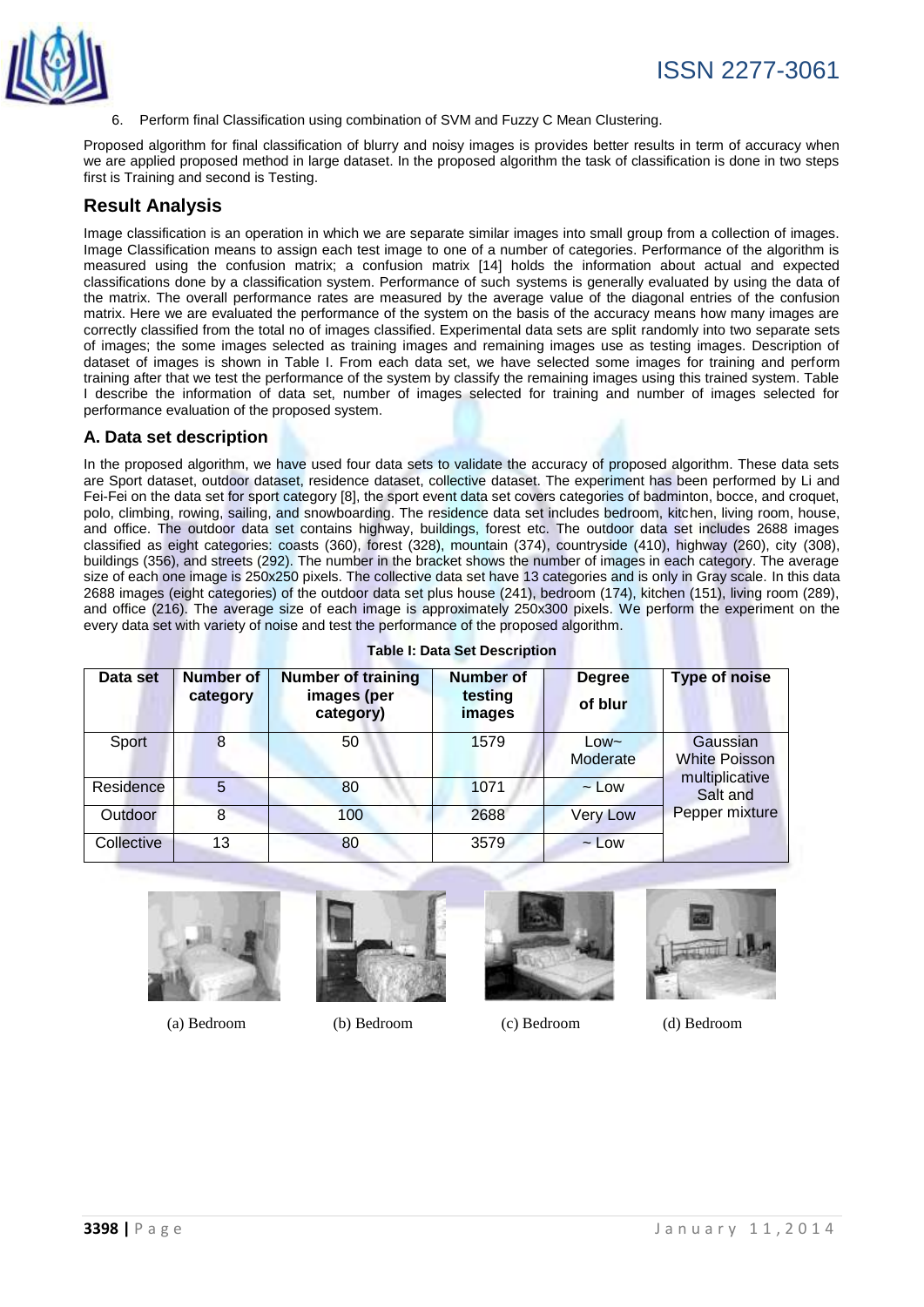

# ISSN 2277-3061



**Figure 5: Collective Data set samples (a-d) bedroom (e-h) Street (I -l) Coast (m-p) Industrial.**

In figure 5 shows some representative images from the Collective image data set. To validate the system, we have applied the proposed method on the collective data set. In collective data set 13 category of variety of classes such as bedroom, industrial, kitchen, forest, living, room etc. At the Training stage, we have randomly selected 100 images from each category and perform training phase and decide the number of classes before the classification. After that in the training phase, we perform final classification on the remaining images.

#### **B. Result Comparison and Performance Evaluation**

It is always difficult to classify blurry and noisy images into semantic classes. Generally, performance of the classification method has been evaluated on the basis of accuracy. In this section performance evaluation has been carried out on the basis of the accuracy of the method which means correctly classified images. Here we are evaluated the accuracy of the classification results using the confusion matrix. We have employed both proposed and SOTA method on the collective data set with the addition of noise and finally compared the results of proposed method with existing method. Table II shown the category wise comparative results of proposed and existing method.

| <b>Category in the Collective data set</b> | <b>SOTA Algorithm</b> | <b>Proposed work</b> |  |
|--------------------------------------------|-----------------------|----------------------|--|
| Bedroom                                    | 56.34                 | 58.68                |  |
| Industrial                                 | 78.56                 | 80.67                |  |
| Kitchen                                    | 62.67                 | 64.27                |  |
| Forest                                     | 87.78                 | 89.67                |  |
| living room                                | 64.67                 | 66.78                |  |
| Mountain                                   | 79.68                 | 81.67                |  |
| <b>Street</b>                              | 85.67                 | 87.56                |  |
| <b>Building</b>                            | 82.67                 | 84.48                |  |
| Store                                      | 84.78                 | 85.56                |  |

|  | <b>Table II: Comparison of Results</b> |  |
|--|----------------------------------------|--|
|--|----------------------------------------|--|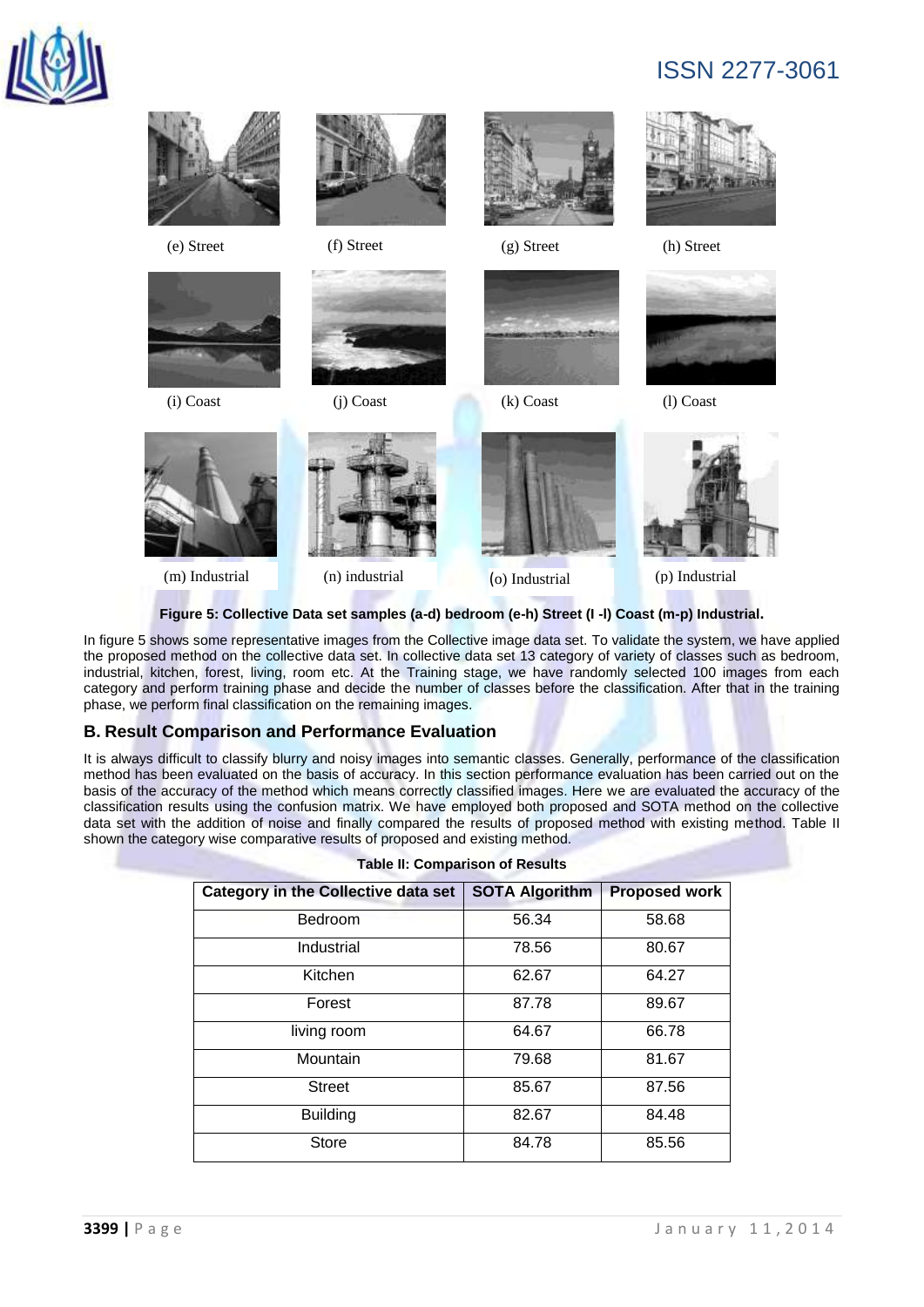

# ISSN 2277-3061

The table II shows the comparison of the accuracy gain of the proposed algorithm and SOTA algorithm [1]. Table II shows the accuracy of the each class individually in both methods in a comparative manner. The proposed algorithm provides higher accuracy due to supervised classification in comparison to the existing methods [1]. Figure 6 depicts the results graphically. In the fig.6, it is clearly show that the accuracy of the proposed algorithm is better than the existing method.



**Fig 6: Comparative graph of results in collective dataset**

Our proposed method classifies the images with emphasis to classify blurry and noisy images. The proposed work shall prove its worth when classify the blurry and noisy images in efficient manner. That means the performance of the proposed should be evaluated on the image with variety of noises. We introduce various kinds of noises in the image sets and evaluate the performance of the proposed algorithm and compare the results with existing method under the same noise condition. The various noises used in the experiment are: Gaussian noise, Poisson noise, Multiplicative noise, Salt and pepper and combination of these. The results clearly depicted that our proposed method perform efficiently under Gaussian white noise, Poisson noise, and multiplicative noise.

We are applying proposed method in the outdoor data set and collective dataset under variety of noise and compare the result with existing method. Table III show the comparative result of Outdoor dataset.

| Noise added in the data set |       | Accuracy of SOTA method   Accuracy of proposed method |
|-----------------------------|-------|-------------------------------------------------------|
| Gaussian noise              | 83.74 | 84.34                                                 |
| Poisson noise               | 84.90 | 85.03                                                 |
| Multiplicative noise        | 82.93 | 83.38                                                 |
| Salt and pepper noise       | 79.91 | 80.63                                                 |
| Combination of noise        | 82.87 | 83.89                                                 |

**Table III: Comparison of outdoor dataset results with noise**

Table III shows the results of outdoor data set under various noises in both the proposed and existing methods.

Table III clearly shows that system achieve better results in outdoor data set with Poisson noise with comparison to the data set with other noises. If images contains Salt and Pepper noise system gives worst results. Even in the Mixture noise it gives better results because in the mixture noise other noises reduce the complexity of Salt and Pepper noise. But our proposed algorithm gives better results with compare to the existing method [1]. Fig 7 depicts the results graphically.



**Figure 7: Comparison of outdoor dataset results with noise**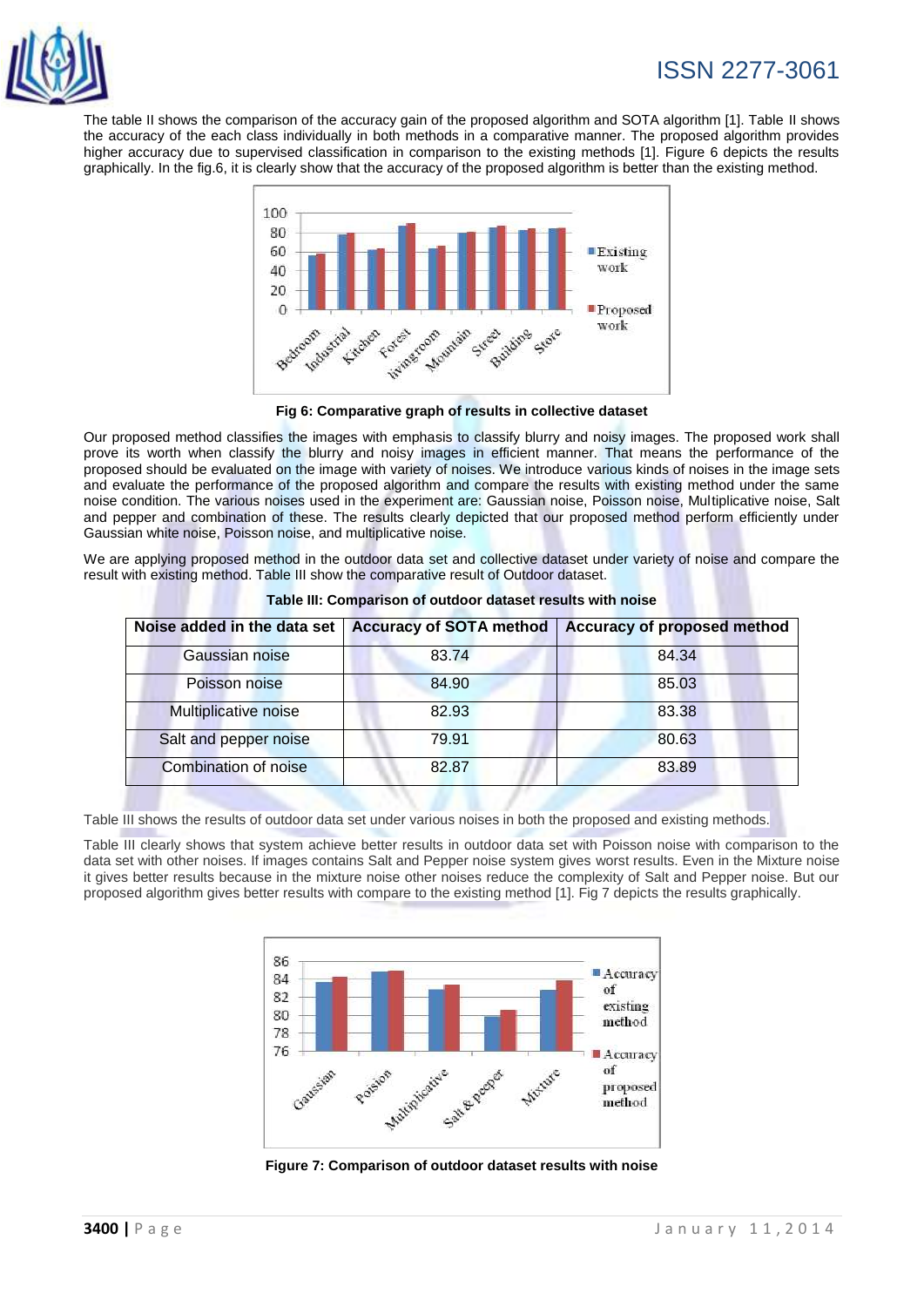

For testing the performance of the proposed system we are also applied proposed method in the collective dataset with various noises and calculate the accuracy of the proposed method and compare these results with the existing method [1] results. Table IV show the comparative results on the noisy collective dataset.

| Noise added in the data set | <b>Accuracy of SOTA method</b> | Accuracy of proposed method |
|-----------------------------|--------------------------------|-----------------------------|
| Gaussian noise              | 77.58                          | 78.42                       |
| Poisson noise               | 79.82                          | 81.36                       |
| Multiplicative noise        | 76.43                          | 78.04                       |
| Salt and pepper noise       | 66.67                          | 67.14                       |
| Combination of noise        | 75.15                          | 76.06                       |

| Table IV: Comparison of noisy collective dataset results |  |
|----------------------------------------------------------|--|
|----------------------------------------------------------|--|

In the Table IV we are depicts the comparative results of proposed and existing method [1] with addition to various noises in collective dataset. And it is clearly shown that proposed method gives better results with compare to the existing method [1]. Proposed system achieves better result under the Poisson noise with compare to the Gaussian noise and multiplicative noise. And and in the case of salt and peeper noise it gives worst results because salt and peeper noise is not completely removed in the Pseduo-restoration process of proposed algorithm. Fig. 8 depicts the results of Table IV graphically. The above table show that images with salt and pepper noise is hard to classify. On the other hand images with Poisson noise is classify with a good accuracy.



**Figure 8: Comparison of collective dataset results with noise**

In Fig 7 and fig 8 shown that proposed system is efficient in terms of accuracy with comparison to existing algorithm [1]. Even in the case of blurry and noise images proposed algorithm provide a good accuracy.

#### **Conclusion and future work**

Image classification is a very challenging task for the image retrieval and management. Proposed technique is implemented for image classification of blurry and noisy images. We have proposed a novel image classification method. The proposed approach is the combination of Support Vector Machine (SVM) and Fuzzy C Mean (FCM) clustering for final classification. The results of the experiments show that proposed approach is very effective for the image retrieval and management and minimize the error rate. The future work may comprise the color and texture information in the feature vector and tries out different combinations through learning to get the best combination of different levels in the tree classification hierarchy to improve the results. On the other hand, how to pick small and representative images as the training set is a hard problem need to solve for the SVMs. We also require working on adding an incremental learning model to the classifiers, so that the performance of the system improves over the time.

#### **References**

- [1] Le Dong, Jiang Su, and Ebroul Izquierdo "Scene-Oriented Hierarchical Classification of Blurry and Noisy Images", IEEE Transactions on Image Processing, Vol. 21, No. 5, pp. 2534-2545 May 2012.
- [2] A. Oliva and A. Torralba, "Modeling the shape of the scene: A holistic representation of the spatial envelope," Int. J. Comput. Vis., vol. 42, no. 3, pp. 145–175, May 2001.
- [3] A. Bosch, V. Gulshan, M. Varma, and A. Zisserman, "Object detection with multiple Kernel learning," in Proc. Brit. Mach. Vis. Conf., 2008.